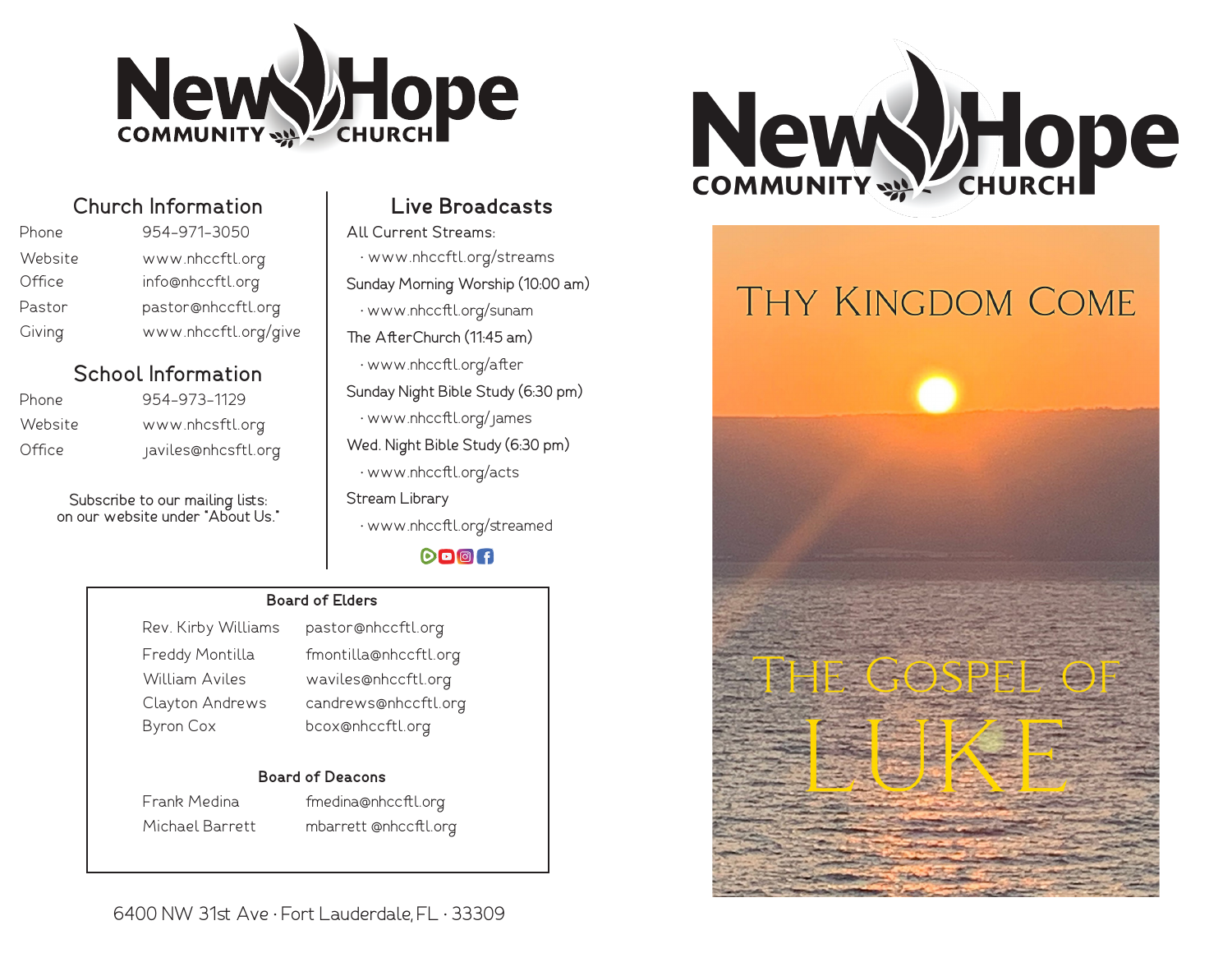#### **Worship Service**

January 9, 2022 10:00 a.m.

**Announcements**

**Call To Worship** "Jesus Saves!"

**Welcome And Invocation To Worship**

**Moment In The Word**: Deut. 5:12-15

**Singing Together**:

 "Living Hope" "I Desire Jesus" "Great Is Thy Faithfulness"

**Responsive Reading**: Psa. 99:1-9

**Prayer For The Gathering**

**The Lord's Prayer**

**Doxology**

**Friendship Time** (Dismissal of Children's Church)

**Special Music:** "Worthy Is the Lamb"

**Scripture Reading: Luke 6:1-5** 

**Prayer For Illumination**

**Message:** "Worshiping the Lord of the Sabbath"

**Prayer For Understanding**

**Response Song:** "His Name Is Life"

**Benediction**

**Choral Benediction:** "I Desire Jesus"

#### **Discipleship Opportunities** Prayer Needs

**The AfterChurch** Immediately after the Service On campus & streamed\* Seeking Deeper Illumination.

**Adult Sunday School**  Stream only\* at 6:30 p.m. Study: The Epistle of James

**Wednesday Night Bible Study** On campus & streamed\* 6:30 p.m. Study: Acts of the Apostles

**Wednesday Night Youth Group** On Campus from 6:30 - 8:00 p.m. 6th - 12th grade

**J.A.M. Club** On Campus from 6:30 - 8:00 p.m. K - 5th grade *Registration forms are in the lobby; or, you may register online at www.nhccftl.org/jam*

**Women's Ministries Prayer Team** Third Saturday of each month. 9:00 a.m. in the Library.

*\* Check the back page for streaming links!*

#### **We Thank Those Who Serve Today**

| Sound Booth | Roh Timmer<br>Anita Orsini            |
|-------------|---------------------------------------|
| llshers     | Steve Shoemaker<br><b>Bill Slager</b> |
| Greeter     | Frank Medina                          |
| Treats      | Jessica Aviles &<br>Cheryl Comer      |
| Nursery     | Dora Medina                           |

Paul & Anna DaCosta Zach, Annie & Isla Oles (Covid) Candy Cawley (Covid) Sydnee & Devyn Comer (Covid) Raszana Shoemaker (Covid) Ena Ramraj (Grandaughter Kassie) Louis Gander Diane Hartley Paul & Edie Huisinga Alva Leo Gertrude Nichols Tish Perkins Donna Weyd Ashley Williams Ed & Bonnie Zei

**Prayer Chain:** prayer@nhccftl.org

#### **Birthdays**

| Khrisna Meuze     | Jan. 1  |
|-------------------|---------|
| Matthew Hansley   | Jan. 3  |
| Robert Graham     | Jan. 18 |
| Bruce Eyer        | Jan. 21 |
| Bonnie Zei        | Jan. 21 |
| Raszana Shoemaker | Jan. 26 |
| Enrico Orsini     | Jan. 30 |
|                   |         |

#### **Anniversaries**

Steve & Sherry Shoemaker Jan. 16

#### **This Week...**

- 9 After Church Study 11:45 a.m. Sunday Night Bible Study 6:30 p.m.
- 10 Council Meeting 6:30 p.m.
- Wednesday Night Discipleship
- 12 (See Schedule above left) Acts Bible Study Cancelled

Worship Leaders: Rev. Kirby Williams, Byron & Stacy Cox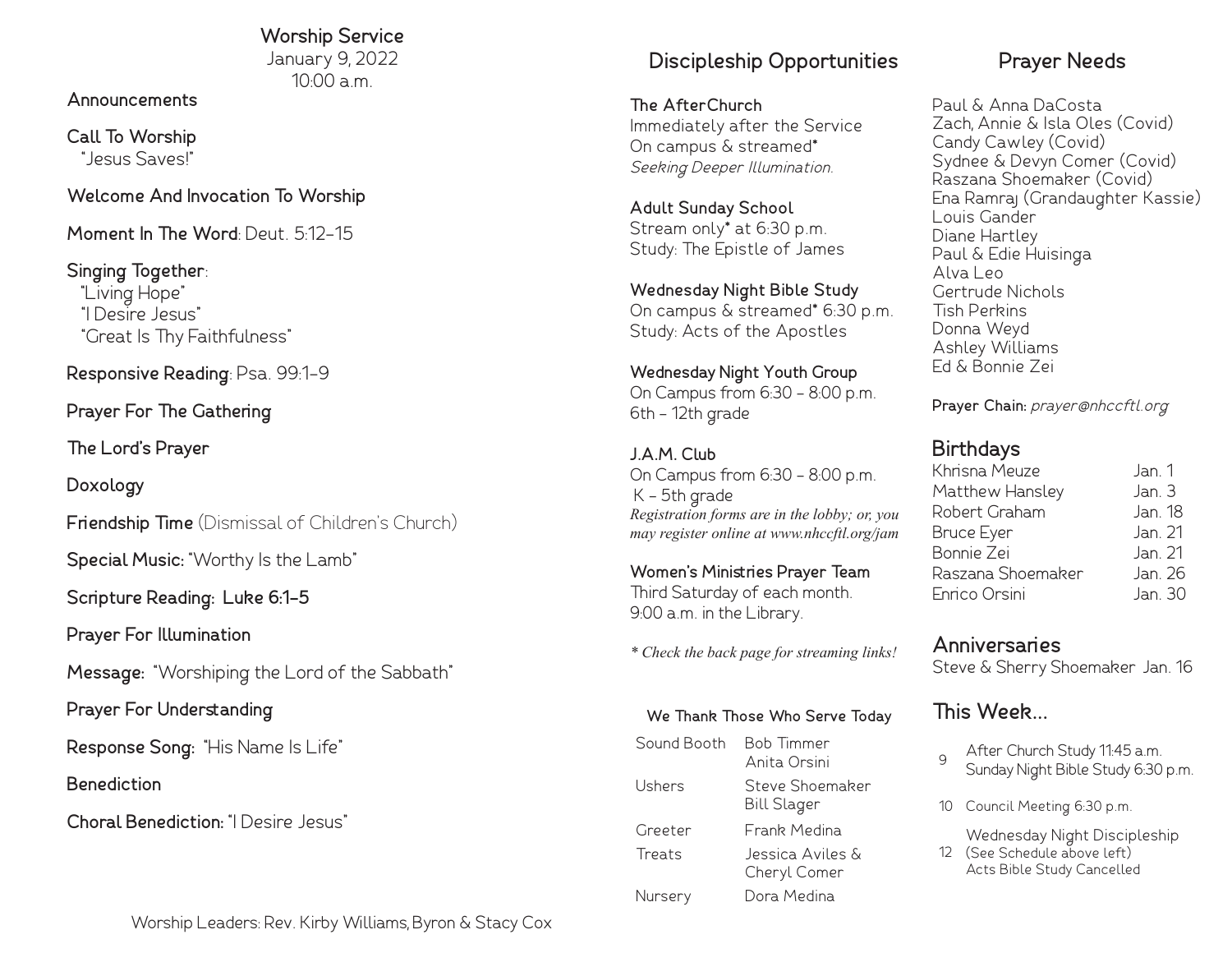#### **Announcements** Welcome to NewHope Community Church!

#### **Offerings -**

• Today's tithes will support the ministries of NHCC.

• Today's Special Offering is for: The Sanctuary Improvement Fund.

• Next Sunday, our special offering will be for: Benevolence.

#### **Giving Opportunities -**

• Offering Boxes are located at the back of the church. Please drop your offerings as you exit or enter the Sanctuary.

• Online Giving can be made at www.nhccftl.org/give

#### **Tithes and Offerings -**

12/24 General Offering: \$1,246.

- 12/24 Special Offerings: \$170.
- 12/26 General Offering: \$12,663.
- 12/26 Special Offerings: \$730.
- 12/31 Special Offerings: \$450.
- 1/2 General Offering: \$7,526.
- 1/2 Special Offerings: \$201.

#### **Special Offering Schedule -**

- 1/16 Benevolence Fund
- 1/23 Apostling Fund
- 1/30 Ark Fund
- 2/6 A/C Replacement Fund
- 2/13 Benevolence Fund
- 2/20 Sanctuary Improvement
- 2/27 Haiti Thrift Store Fund

**Workers Needed for Sanctuary** 

**Project:** Continuing Jan. 15, 2022 and probably running for 2-3 Saturdays, we will be building a wall in the Sanctuary where the choir loft pews are now located. Both skilled and unskilled workers needed. If you can help, please contact Clayton Andrews at candrews@ nhcsftl.org.

#### **Congratulations to Michael Barrett**

**Jr.**, who graduated last month with a Bachelor of Science degree in Computer Science at Florida Atlantic University. He is now actively seeking a position in his field. Well done, Michael!

**"Creation Celebration" Special J.A.M. Club Event January 19th.**

Children from K-5th grade are invited to come dressed in a costume of something that God created and enjoy snacks from God's creation. A sign- up sheet is found in the lobby or email: Ms\_ Janet @nhccftl.org

#### **Cancellations -**

Wednesday, January 12 & 19: Adult Bible Study of Acts *\* Will resume 1/26/2022*

#### **Scripture Reference: Luke 6:1-5 (ESV)**

**Luke 6:1 On a Sabbath, while he was going through the grainfields, his disciples plucked and ate some heads of grain, rubbing them in their hands.**

**Luke 6:2 But some of the Pharisees said, "Why are you doing what is not lawful to do on the Sabbath?"**

**Luke 6:3 And Jesus answered them, "Have you not read what David did when he was hungry, he and those who were with him:**

**Luke 6:4 how he entered the house of God and took and ate the bread of the Presence, which is not lawful for any but the priests to eat, and also gave it to those with him?"**

**Luke 6:5 And he said to them, "The Son of Man is lord of the Sabbath."**

### **Description: Worshiping the Lord of the Sabbath**

Having clearly defined that the Good News of the Kingdom of God was the New Wine of Redemption that could not possibly fit within the framework of a religion like Judaism, Luke goes on to give us a profound illustration. Other than His claim to be the Messiah, there was no confrontation that caused more anger among the Pharisees than Jesus' position on the Sabbath. It struck at the very heart of their legalistic religion of human achievement. The Pharisees had created so many rules surrounding the Sabbath that the original joy of worship was virtually lost. Jesus has come in part to restore that joy and reveal that to truly worship God on the Sabbath was one of the greatest privileges that any human being can have. We will explore both the ridiculous nature of the accusations the Pharisee "achievers" are making, and then put it in the context of the Old Testament example of David and the Bread of the Presence. Ultimately we will realize that the true heart of the Sabbath is the loving desire to "feast with our Bridegroom" and enjoy the privilege of worshiping the Lord of the Sabbath in a way that only a redemption of divine accomplishment can afford!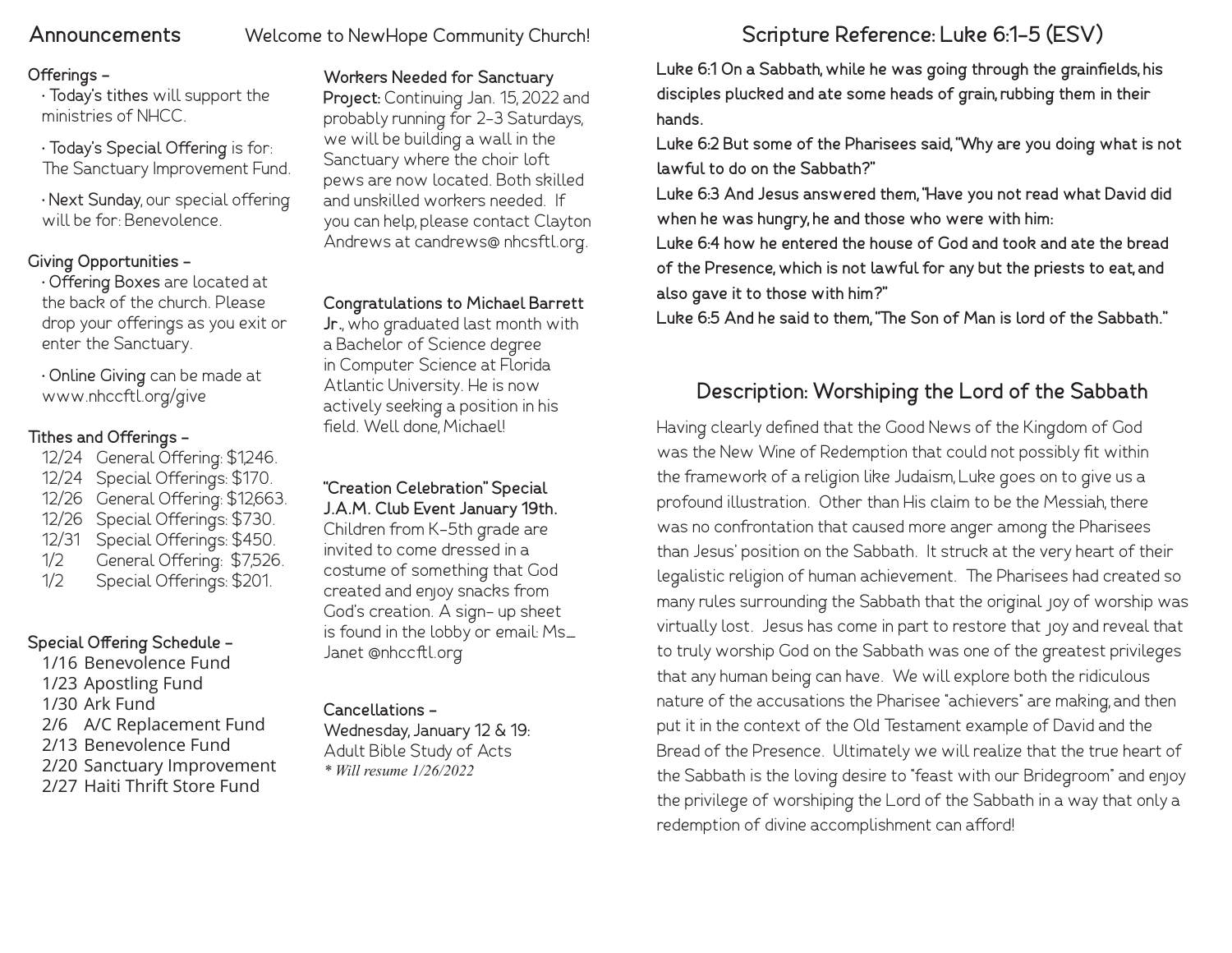#### III. Application A. The nature of Christ. 1. No middle ground. 2. The most significant question. B. The inadequacy of human achievement. C. Feasting with the Bridegroom, Luke 5:34. IV. Conclusion I. Introduction II. Exposition of the text, Luke 6:1-5. A. Context 1. The healing of the paralytic, Luke 5:20,21,24. 2. The inadequacy of human achievement. 3. Feasting with the Bridegroom, Luke 5:34. B. A confrontation in the fields on the Sabbath. 1. The perceived transgression, vs. 1. a. The importance of the Sabbath. b. In the grainfields. i. Unanswered questions. ii. Why they were not stealing, Deut. 23:25. c. Visualizing the activity. 2. The accusation, vs. 2. a. The appearance of the Pharisees. b. The objection. i. What the Scriptures say, Ex. 20:8-10, 34:21; Num. 15:32; Jer. 17:22. ii. The obsessive rules surrounding the Sabbath. iii. The Sabbath "transgression". 3. The Scriptural precedent, vs. 3-4. a. A mildly sarcastic rebuke, John 3:10. b. The story of David, vs. 3b-4. i. David's hungry men, vs. 3b, 1Samuel 21:1-6. ii. the significance of the Bread of Presence. iii. David's breach of the law, Lev. 24:9, 1Sam. 21:6 iv. The meaning for David. v. The meaning for Jesus, Mk. 2:27. **Worshiping the Lord of the Sabbath - Luke 6:1-5** Notes

- Jesus was not actually breaking the Law of God.
- The Pharisaical laws were oppressive, Mark 2:27.
- Jesus was and IS God.
- vi. A privilege for God's Anointed.
- 4. The profound justification, vs. 5.
	- a. The Son of Man, Dan. 7:13-14, Luke 5:24.
	- b. The Lord of the Sabbath.
		- i. The meaning of "Lord".
		- ii. A profound statement of divinity, Gen. 2:1-3.
	- c. Afterthoughts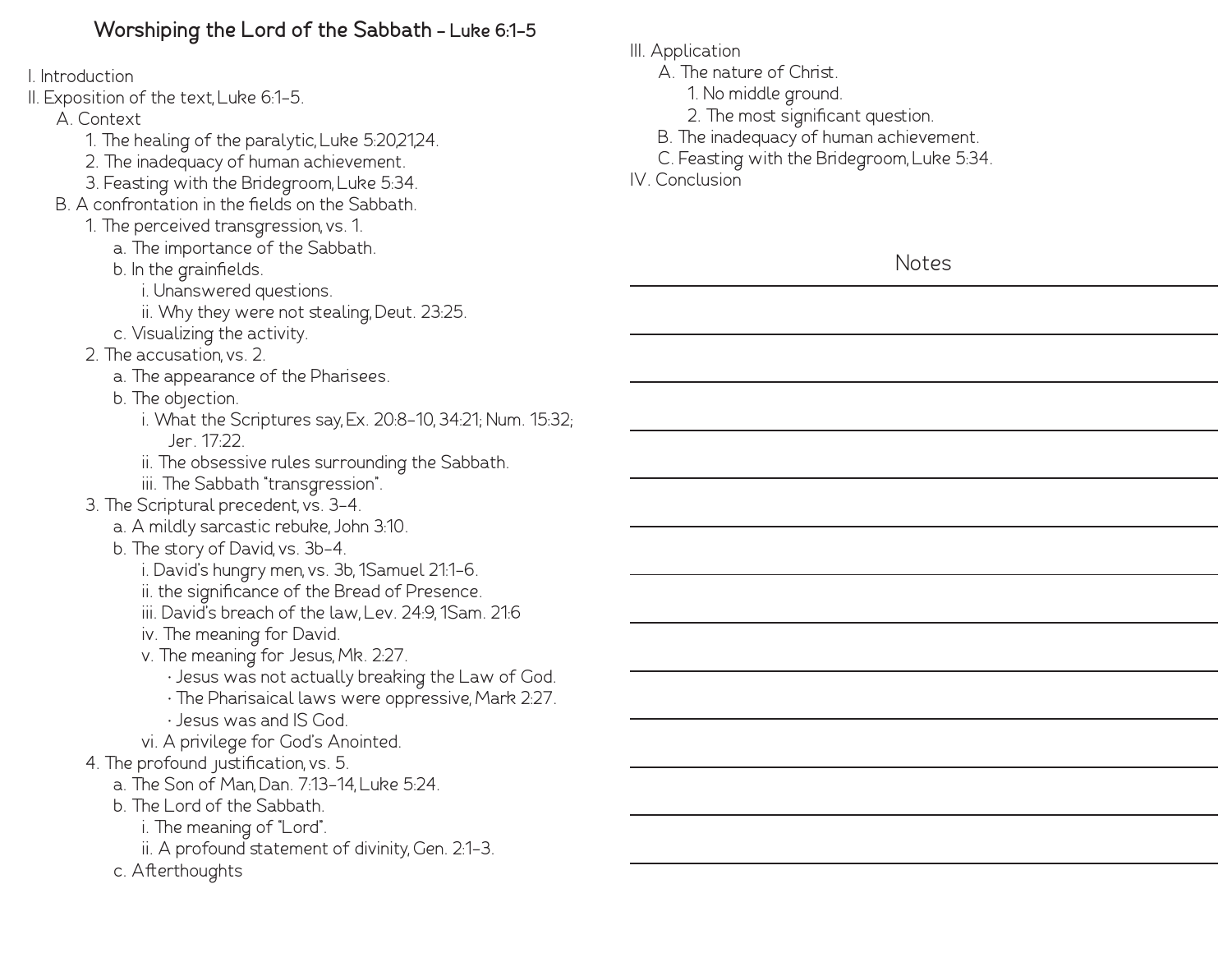## **Worship Songs**

#### **Jesus Saves!**

We have heard the joyful sound: Jesus saves! Jesus saves! Spread the tidings all around: Jesus saves! Jesus saves! Bear the news to every land; Climb the steeps and cross the waves. Onward! 'tis our Lord's command. Jesus saves! Jesus saves!

> Waft it on the rolling tide: Jesus saves! Jesus saves! Tell to sinners far and wide: Jesus saves! Jesus saves! Sing, ye islands of the sea! Echo back, ye ocean caves! Earth shall keep her jubilee. Jesus saves! Jesus saves!

Sing above the battle strife: Jesus saves! Jesus saves! By His death and endless life, Jesus saves! Jesus saves! Sing it softly thro' the gloom When the heart for mercy craves; Sing in triumph o'er the tomb: Jesus saves! Jesus saves!

Give the winds a mighty voice: Jesus saves! Jesus saves! Let the nations now rejoice: Jesus saves! Jesus saves! Shout salvation full and free, Highest hills and deepest caves; This our song of victory: Jesus saves! Jesus saves!

Deut. 5:12. Observe the Sabbath day, to keep it holy, as the Lord your God commanded you.

Deut. 5:13. Six days you shall labor and do all your work,

Deut. 5:14. but the seventh day is a Sabbath to the Lord your God. On it you shall not do any work, you or your son or your daughter or your male servant or your female servant, or your ox or your donkey or any of your livestock, or the sojourner who is within your gates, that your male servant and your female servant may rest as well as you.

Deut. 5:15. You shall remember that you were a slave in the land of Egypt, and the Lord your God brought you out from there with a mighty hand and an outstretched arm. Therefore the Lord your God commanded you to keep the Sabbath day.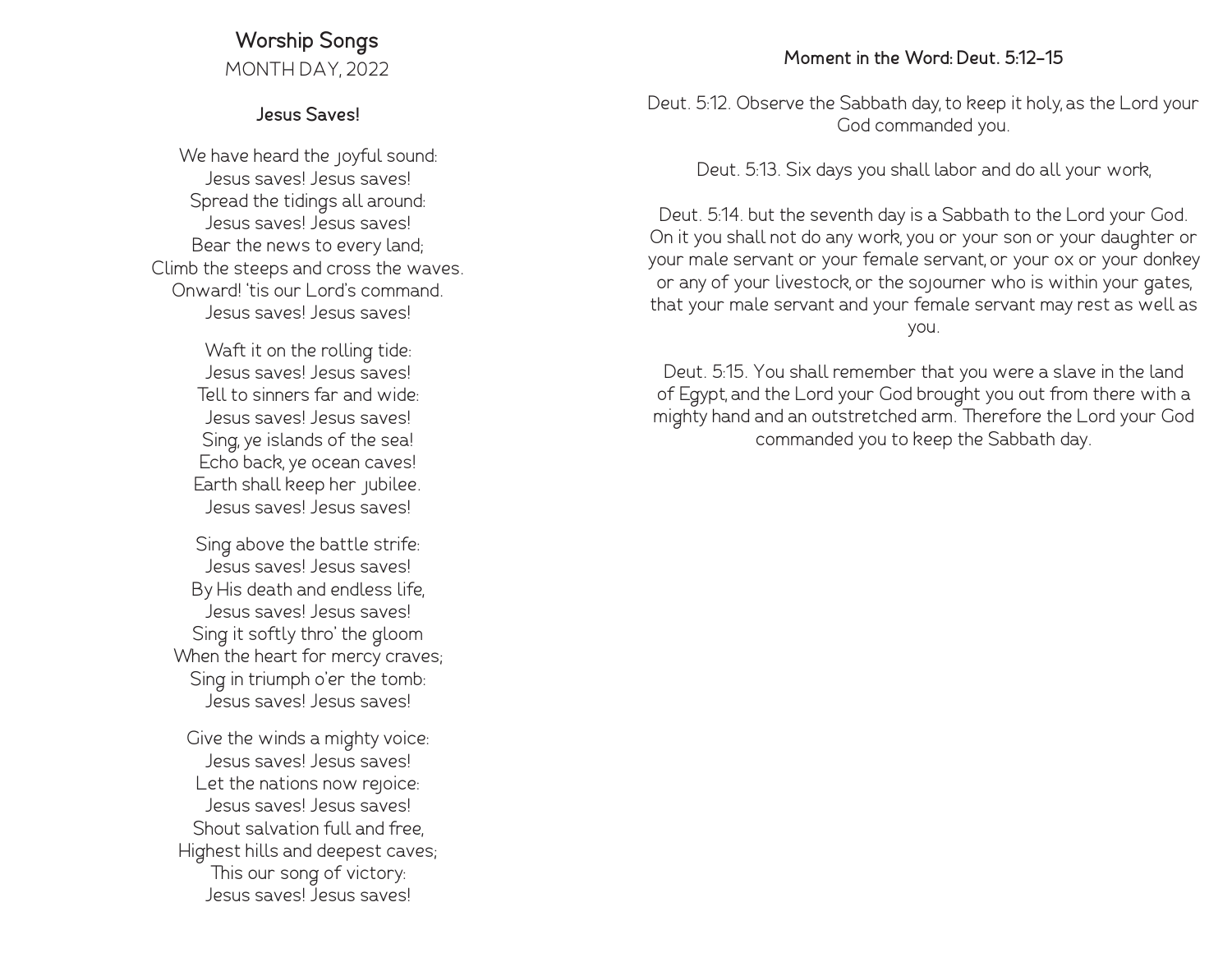#### **Living Hope**

How great the chasm, that lay between us. How high the mountain I could not climb. In desperation, I turned to heaven, And spoke Your name into the night. Then through the darkness, Your loving-kindness, tore through the shadows of my soul. The work is finished, the end is written. Jesus Christ, my living hope!

Who could imagine so great a mercy? What heart could fathom such boundless grace? The God of ages stepped down from glory, to wear my sin and bear my shame. The cross has spoken; I am forgiven. The King of Kings calls me His own. Beautiful Savior, I'm Yours forever! Jesus Christ, my living hope!

Hallelujah, praise the One who set me free! Hallelujah, death has lost its grip on me. You have broken every chain, There's salvation in Your name. Jesus Christ, my living hope!

Then came the morning, that sealed the promise. Your buried body began to breathe. Out of the silence, the Roaring Lion, declared the grave has no claim on me. Then came the morning, that sealed the promise. Your buried body began to breathe. Out of the silence, the Roaring Lion, declared the grave has no claim on me. Jesus, Yours is the victory!

*Continued on next page...*

#### **Living Hope - continued**

Hallelujah, praise the One who set me free! Hallelujah, death has lost its grip on me. You have broken every chain, There's salvation in Your name. Jesus Christ, my living hope!

> (repeat) Jesus Christ, my living hope. Jesus Christ, my living hope.

#### **I Desire Jesus**

I desire Jesus, Precious Lamb who ransomed me. Upon the cross He took my sin, by His blood He has set me free.

I desire Jesus, Oh His name, my soul esteem. For upon His thorn-scarred brow is the crown of victory.

He is worthy of all honor. All glory to His name. He alone deserves our highest praise, and forever He will reign.

I desire Jesus, Triumphant one, the earth awaits. For on that day the earth will shine with the glory of Your name.

You are worthy of all honor. All Glory to Your name. You alone deserve our highest praise and forever You will reign.

You are all glorious. You are all glorious. My heart leans in, my soul must sing, You are all glorious.

(repeat 2 more times) You are worthy of all honor. All Glory to Your name. You alone deserve our highest praise and forever You will reign.

You are all glorious. You are all glorious. My heart leans in, my soul must sing, You are all glorious.

(repeat) I desire Jesus, Precious Lamb who ransomed me. Unto You an offering, will my life forever be.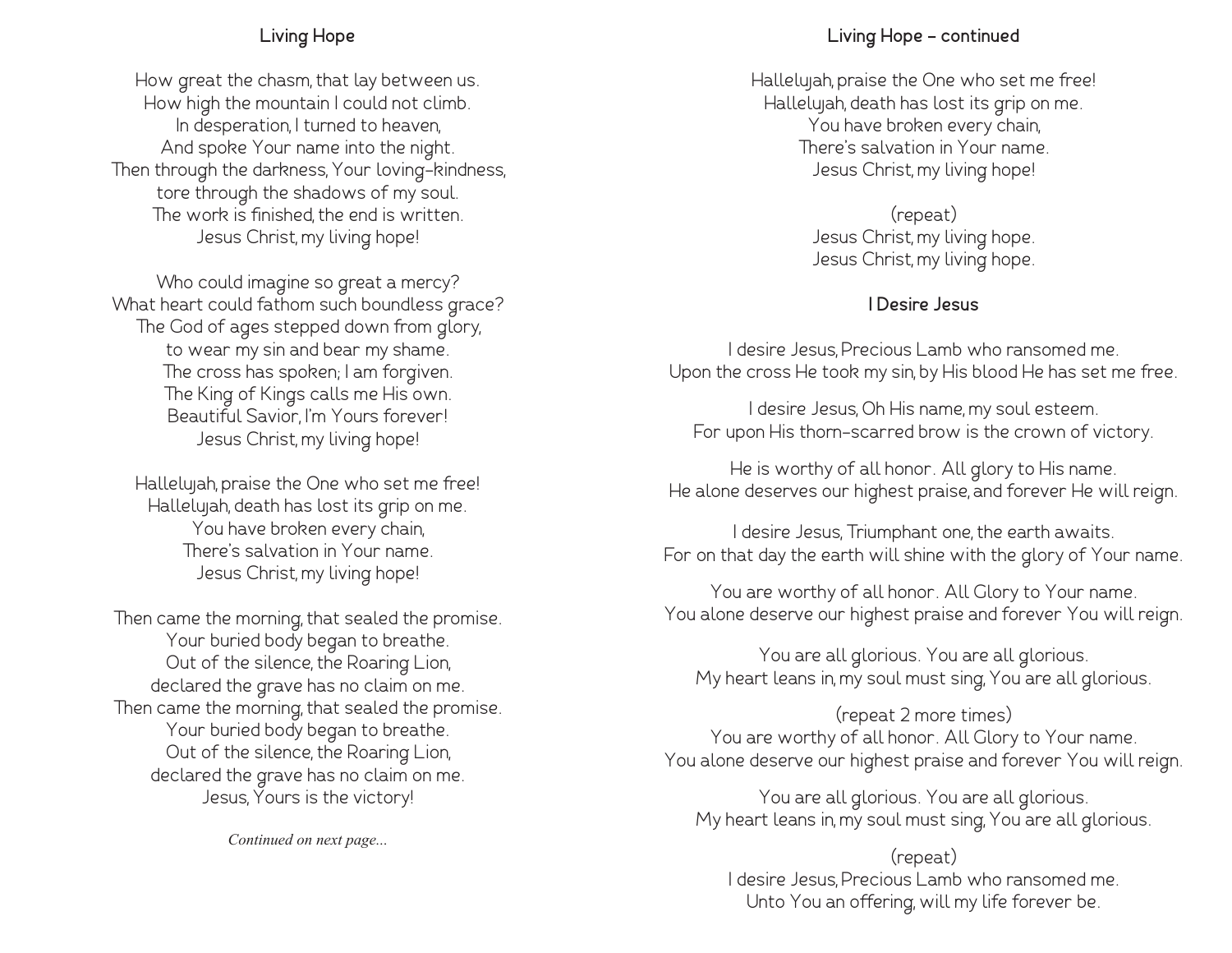#### **Great Is Thy Faithfulness**

Great is Thy faithfulness, O God, my Father; There is no shadow of turning with Thee. Thou changest not; Thy compassions, they fail not. As Thou hast been Thou forever wilt be.

Refrain Great is Thy faithfulness! Great is Thy faithfulness! Morning by morning new mercies I see; All I have needed Thy hand hath provided. Great is Thy faithfulness, Lord, unto me!

Summer and winter, and springtime and harvest, Sun, moon and stars in their courses above, Join with all nature in manifold witness To Thy great faithfulness, mercy and love. (Refrain)

Pardon for sin and a peace that endureth, Thy own dear presence to cheer and to guide. Strength for today and bright hope for tomorrow, Blessings all mine with ten thousand beside! (Refrain)

#### **Scripture Reading: Psa. 99:1-9**

[Pastor:] The Lord reigns; let the peoples tremble! He sits enthroned upon the cherubim; let the earth quake! [vs 1]

[Congregation:] The Lord is great in Zion; he is exalted over all the peoples. [vs 2]

[Pastor:] Let them praise your great and awesome name! Holy is he! [vs 3]

[Congregation:] The King in his might loves justice. You have established equity; you have executed justice and righteousness in Jacob. [vs 4]

[Pastor:] Exalt the Lord our God; worship at his footstool! Holy is he!  $\sqrt{v}$ s 51

[Congregation:] Moses and Aaron were among his priests, Samuel also was among those who called upon his name. They called to the Lord, and he answered them. [vs 6]

[Pastor:] In the pillar of the cloud he spoke to them; they kept his testimonies and the statute that he gave them. [vs 7]

[Congregation:] O Lord our God, you answered them; you were a forgiving God to them, but an avenger of their wrongdoings. [vs 8]

[All:] Exalt the Lord our God, and worship at his holy mountain; for the Lord our God is holy! [vs 9]

#### **Doxology**

Praise God from whom all blessings flow. Praise Him, all creatures here below. Praise Him above, ye heavenly host. Praise Father, Son and Holy Ghost. Amen.